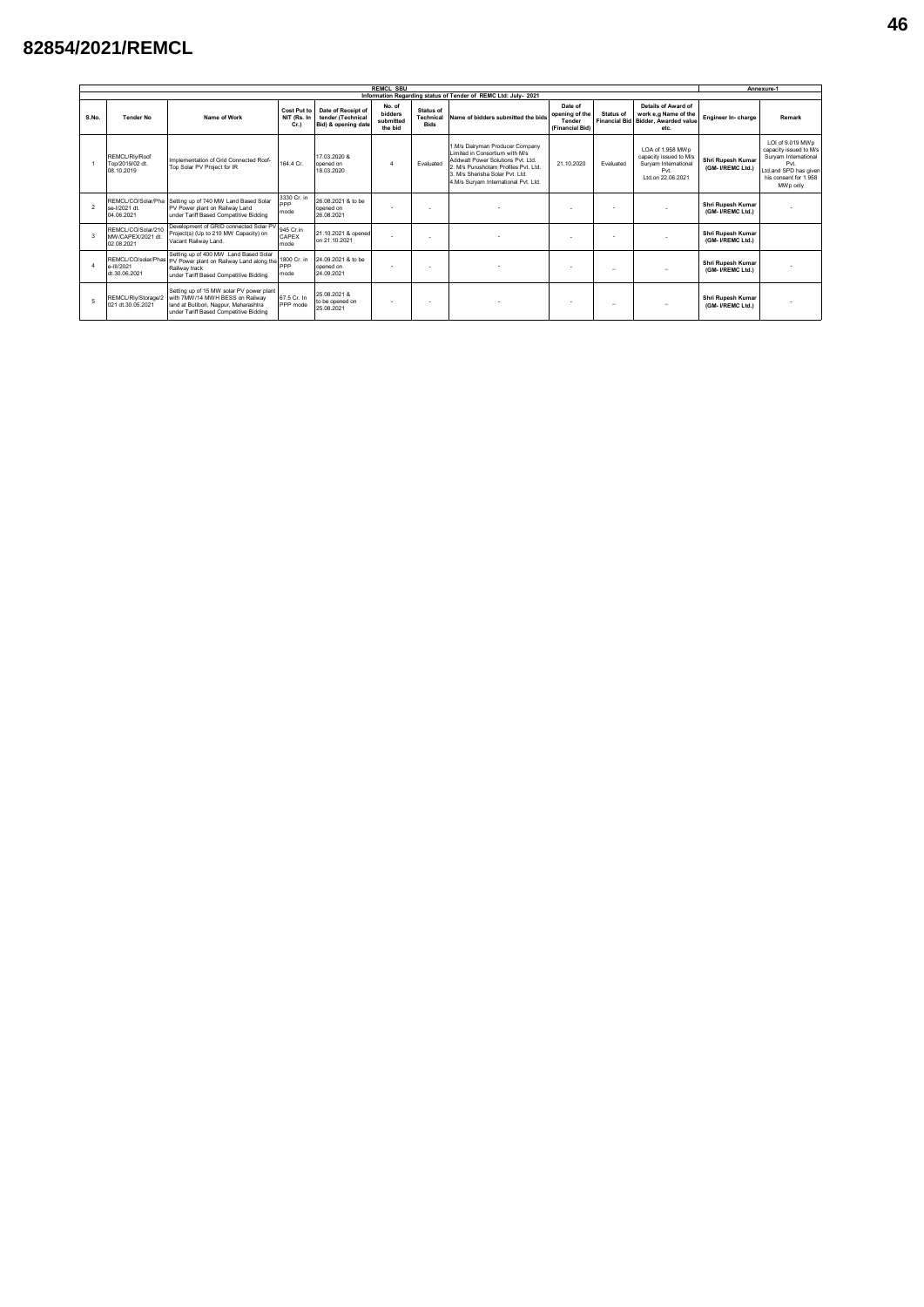## **82854/2021/REMCL**

|                                                                              |                           |                                                         |                                                         |                           |                                                              |                                                      |                               |                        | Annexure -II                                                                                                          |  |  |  |  |
|------------------------------------------------------------------------------|---------------------------|---------------------------------------------------------|---------------------------------------------------------|---------------------------|--------------------------------------------------------------|------------------------------------------------------|-------------------------------|------------------------|-----------------------------------------------------------------------------------------------------------------------|--|--|--|--|
| Information Regarding Status of Bill Payment of Working Agencies - July 2021 |                           |                                                         |                                                         |                           |                                                              |                                                      |                               |                        |                                                                                                                       |  |  |  |  |
|                                                                              |                           |                                                         |                                                         | <b>Bill Details</b>       |                                                              | <b>Status of Bill</b>                                |                               | <b>Mode of Payment</b> | <b>Remarks</b>                                                                                                        |  |  |  |  |
| SI. No                                                                       | <b>Name of Contractor</b> | Agreement No.                                           | Bill No.                                                | <b>Bill Amount in Rs.</b> | <b>Bill Received at HQ</b><br>dated (Accts)                  | <b>Under Process of</b><br>Checking                  | Payment<br><b>Released on</b> | (RTGS/<br>Cheque)      |                                                                                                                       |  |  |  |  |
|                                                                              | PTC india limited         | REMC Ltd/CO/IR/Power<br>management/2021<br>dtd.22.03.21 | Invoice no. BD/ 2021-<br>22/019 dated 09th<br>June 2021 | 10,73,800/-               | 21.06.2021 and<br>revised bill<br>rececived on<br>01.07.2021 | Under Process of<br>Payment in account<br>department | $\overline{\phantom{0}}$      |                        | Bill was returned due to<br>some query and was re-<br>submitted on 01.07.2021                                         |  |  |  |  |
| $\overline{2}$                                                               | PTC india limited         | REMC Ltd/CO/IR/Power<br>management/2021<br>dtd.22.03.21 | BD/2021-22/048<br>dated 13th July 2021                  | 12,27,200/-               | 16.07.2021                                                   |                                                      |                               |                        | The bill was intialy<br>submitted without E-<br>Invoice, The bill will be<br>processed after receipt of<br>E-Invoice. |  |  |  |  |
| 3                                                                            | M/s Inox Wind<br>Ltd.     | REMCL/CO/25MW/<br>Windmill/ Rajasthandt.<br>18.12.14    | IWLRJOM22010 dated<br>17.06.2021                        | 7,609,167                 | 22.06.2021<br>(through mail)                                 | Paid Rs.25,36,389/-                                  | 05.07.2021                    | <b>RTGS</b>            | One month payment released<br>on 05.07.2021. One month<br>payment amounting to<br>Rs.25,36,389/- is under<br>process. |  |  |  |  |